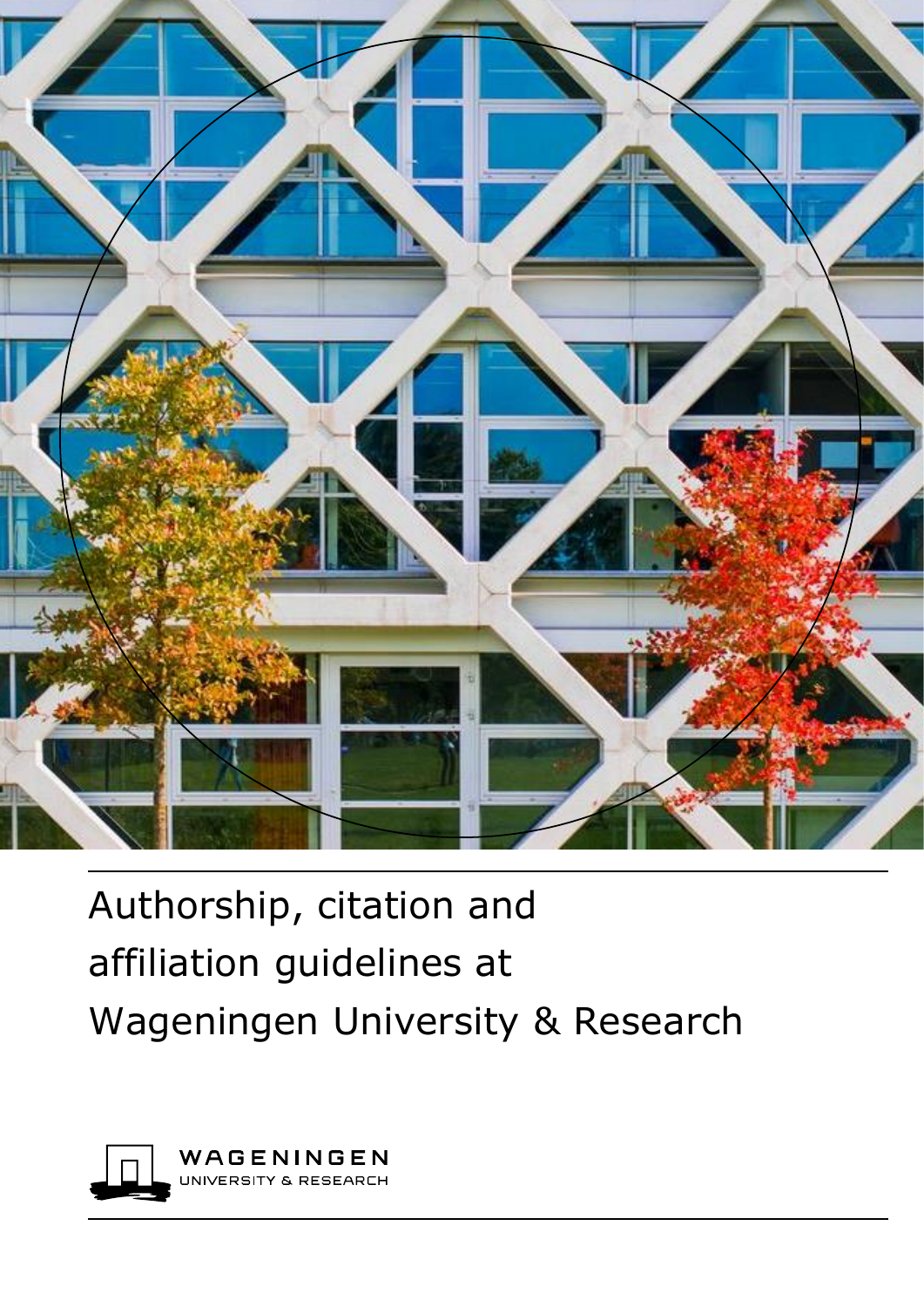# **Contents**

#### **[Preface](#page-2-0) 3**

|  | 1 Guidelines for authorship at Wageningen |  |
|--|-------------------------------------------|--|
|  | University & Research                     |  |

- **2 [Citing work of others and plagiarism](#page-4-0) 5**
- **3 [Author affiliations](#page-4-1) 5**

Photo cover: Marte Hofsteenge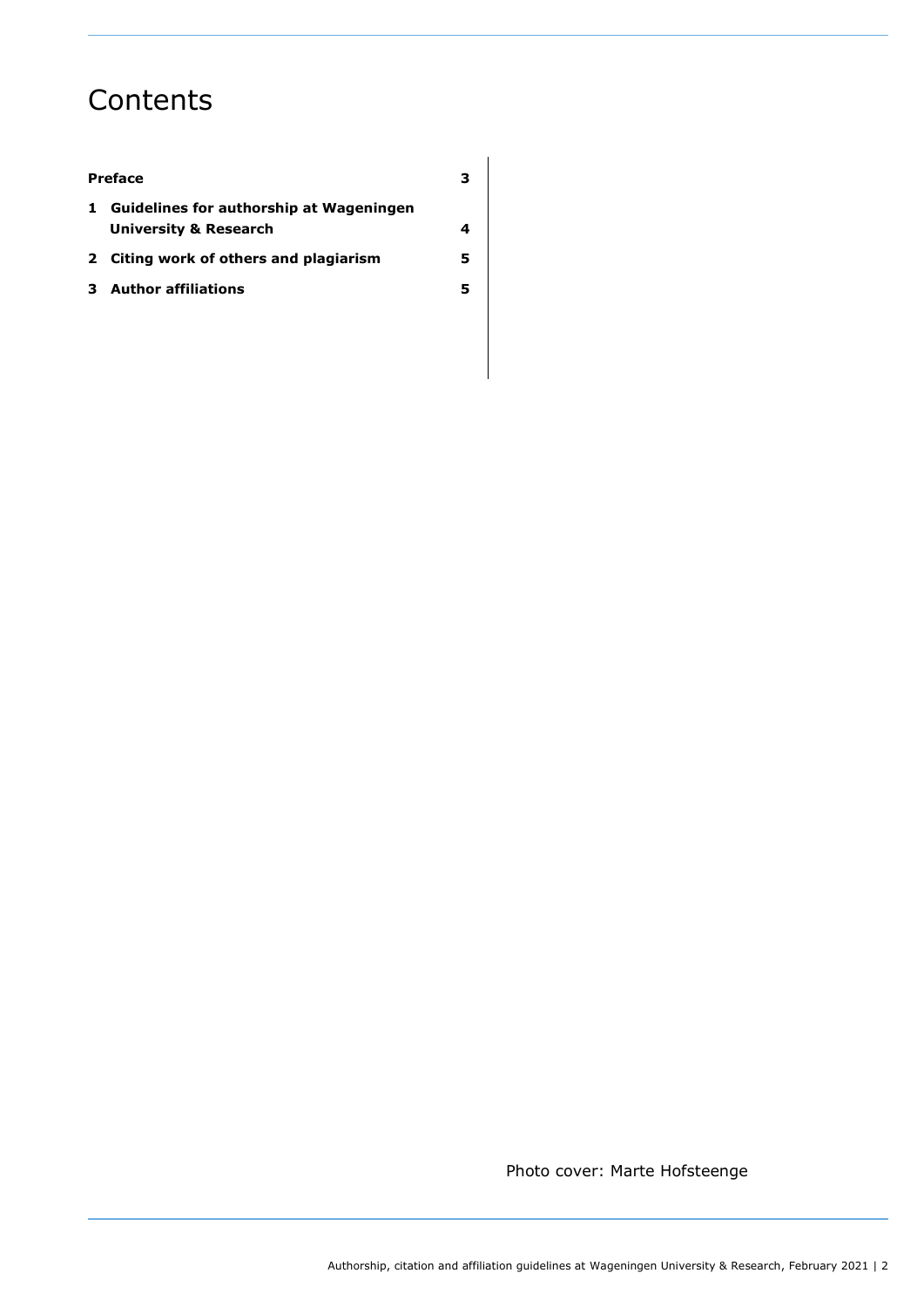# <span id="page-2-0"></span>Preface

This document describes the authorship, citation and affiliation guidelines with respect to publishing research results at Wageningen University & Research. The guidelines are based on the Netherlands Code of Conduct for Research Integrity (2018) and more specific, the sections on reporting results (section 3.4) and assessment and peer review (section 3.5) which constitute the minimum requirements scientists must fulfil when publishing or peer reviewing research results (see text box).

#### Netherlands Code of Conduct for Research Integrity

The Netherlands Code of Conduct for Research Integrity (2018) has been adopted by the Royal Netherlands Academy of Arts and Sciences (KNAW), the Netherlands Federation of University Medical Centres (NFU), the Netherlands Organisation for Scientific Research (NWO), Associated Applied Research Institutes (TO2 federation), the Netherlands Association of Universities of Applied Sciences and the Association of Universities in the Netherlands (VSNU).

#### *3.4 Reporting results*

- 29. Do justice to everyone who contributed to the research and to obtaining and/or processing the data.
- 30. Ensure a fair allocation and ordering of authorship, in line with the standards applicable within the discipline(s) concerned.
- 31. All authors must have made a genuine intellectual contribution to at least one of the following elements: the design of the research, the acquisition of data, its analysis or the interpretation of findings.
- 32. All authors must have approved the final version of the research product.
- 33. All authors are fully responsible for the content of the research product, unless otherwise stated.
- 40. When making use of other people's ideas, procedures, results and text, do justice to the research involved and cite the source accurately.
- 41. Avoid unnecessary reuse of previously published texts of which you were the author or co-author.
	- a. Be transparent about reuse by citing the original publication.
	- b. Such self-citation is not necessary for reuse on a small scale or of introductory passages and descriptions of the method applied.
- 42. Always provide references when reusing research material that can be used for meta-analysis or the analysis of pooled data.
- 43. Avoid unnecessary references and do not make the bibliography unnecessarily long.
- *3.5 Assessment and peer review*
- 48. Do not use the system of peer review to generate additional citations for no apparent reason, with the aim of increasing your own or other people's citation scores ('citation pushing').

<span id="page-2-1"></span>More detailed background information on publication ethics can be found on the website of the committee on publication ethics (COPE, [https://publicationethics.org/\)](https://publicationethics.org/).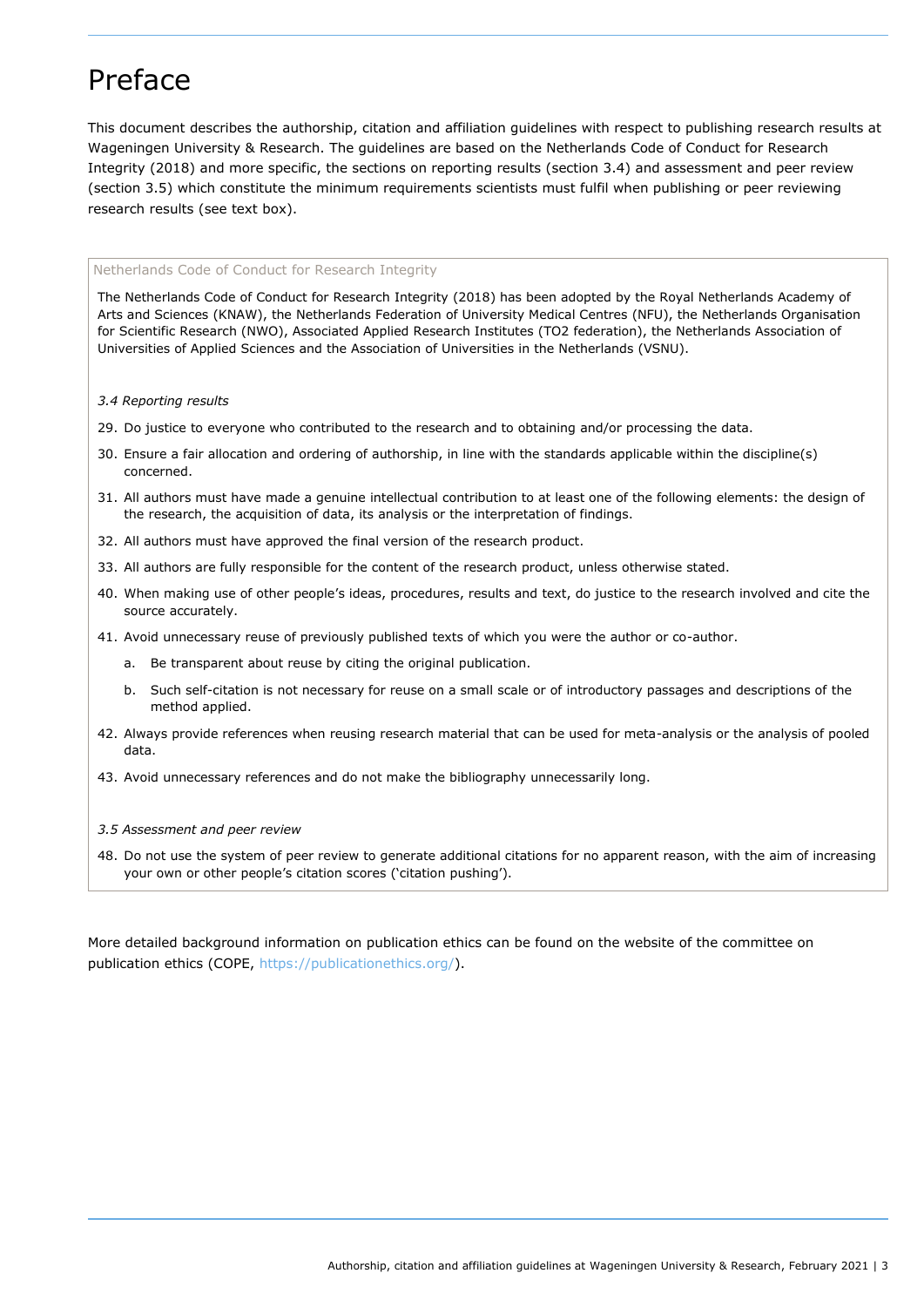### 1 Guidelines for authorship at Wageningen University & Research

Wageningen University & Research has established guidelines for authorship that have to be considered by all WUR researchers and these apply to any written document<sup>1</sup>, be it an article, conference proceeding, confidential or publicly available report, abstract, book, book chapter, presentation, etc. These guidelines are more extensive than those described in the Netherlands Code of Conduct for Research Integrity.

An author of a manuscript should have made a significant scientific contribution to the manuscript and shares responsibility and accountability for the results reported. Lesser contributions by others should be listed in the acknowledgment, if applicable. An administrative relationship to a study or a relationship as supervisor or being responsible for the funding does not necessarily qualify a person for authorship. The submitting author should, at all times, send all co-authors the final draft of the manuscript and receive their approval before submission and publication of the work.

Many journals nowadays require the contribution(s) of each author to be stated in the manuscript, e.g. the CRediT – Contribute Roles Taxonomy used by Elsevier is now used by more than 1000 of their journals to identify 14 contributor roles to scientific scholarly output [\(https://casrai.org/credit/\)](https://casrai.org/credit/). Furthermore, journals may require an author to provide an ORCID iD [\(https://orcid.org/\)](https://orcid.org/). The [ORCID iD](https://orcid.org/) is a unique identifier that distinguishes you and your work from other researchers and their work.

Guidelines for authorship vary among disciplines. In general, authorship implies that a person has made a substantial contribution to, at least, two of the following research activities of a manuscript:

- initiation and design of the research
- data collection
- data analysis
- writing of the manuscript.

### **Order of the authors**

For many disciplines at WUR, the first author is the person who has made the most important contribution. Co-authors can be ranked in order of decreasing importance of their contribution or in alphabetical order if their contributions were equal. The second or last author may be the second most important contributor, the direct supervisor or the research leader, depending on the discipline. Note that all supervisors and research leaders mentioned as co-author should have made a substantial contribution to the manuscript in at least two of the above-mentioned activities.

### **Tips for managing authorship**

It is recommended, based on expected research activities, to agree early in the research process on criteria and tasks for first authorship and the order of coauthors. There may be reasons to deviate from the agreed order of authorship after the research has been conducted or there may be specific reasons to deviate from the guidelines. These reasons, however, should be discussed with all contributors before being implemented. Contributors should collectively decide on authorship and the order in which authors appear on the manuscript.

In case of disagreement or unclarity regarding authorship, consult the chair of the group, research institute director or the PhD advisor of a Graduate School. Clarify any issue or conflict regarding authorship before submitting a manuscript to a journal or a publisher. Adding or removing authors and changing the order of authors is often very difficult once a manuscript has been accepted for publication.

### **PhD theses**

Chapters of a PhD thesis are written by the PhD candidate, often in collaboration with others, with some of the chapters published or to be published in scientific journals. Supervisors are often a co-author on articles/chapters of a PhD candidate while other scientists may appear as an author on articles/chapters in a PhD thesis. To specify the contribution of a PhD candidate to the research reported in their thesis, an author statement developed by the PhD candidate, and approved by the supervisors, is added to the reading version of the thesis to assist reviewers/opponents to evaluate and judge the thesis within the scope of the learning objectives.

<sup>1</sup> Throughout this document the word manuscript is synonymous with all written documents.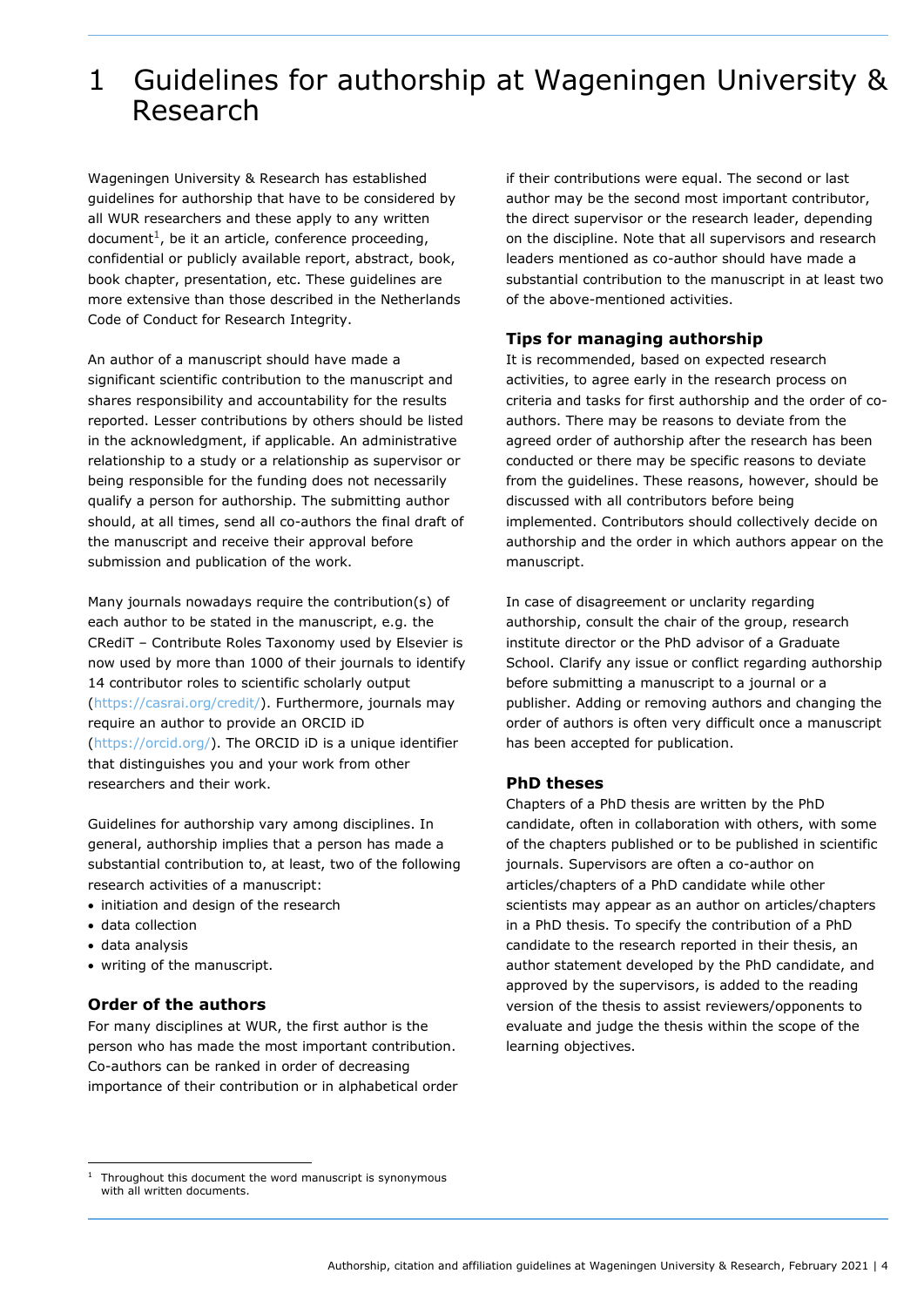# <span id="page-4-0"></span>2 Citing work of others and plagiarism

When citing work of others, the source used must be acknowledged. This is done by providing in-text citations and a reference list. By citing and referencing work of others, one:

- distinguishes one's own ideas and findings from those of others
- provides the author(s) of the source with credit for their work
- allows readers to locate and verify the source(s)
- supports/refutes/challenges/etc. arguments and ideas
- does not plagiarize.

Plagiarism means the use of another person's ideas, work methods, results or text without appropriate acknowledgement. In publications this involves using work of others without a citation. Plagiarism is considered a serious academic offence, and Wageningen University & Research performs plagiarism checks on student assignments. Most scientific journals also use plagiarism detection software. To avoid plagiarism, cite any text, idea, image, or data that are not your own. In case of citing material such as images, please note that this may be, even if properly referenced, restricted as copyright regulations may apply.

Furthermore, avoid unnecessary reuse of previously published texts of which you were the author or coauthor. Be transparent about reuse by citing the original publication. Please note that although it is often not necessary to reference your own work if minor introductory passages or descriptions of methods are reused, plagiarism detection software may also detect this as plagiarism.

# <span id="page-4-1"></span>3 Author affiliations

The correct affiliation(s) should be used for all authors. For authors affiliated with Wageningen University & Research, first report the specific group or business unit of the author, followed by the brand name "Wageningen University & Research" (see

[https://www.wur.nl/en/Library/Researchers/Publishing/](https://www.wur.nl/en/Library/Researchers/Publishing/WUR-brand-name.htm) [WUR-brand-name.htm\)](https://www.wur.nl/en/Library/Researchers/Publishing/WUR-brand-name.htm). Check that the affiliation of external authors is also correct.

Nowadays, many journals require an author to mention competing interests to ensure transparency. Any association (financial or non-financial, professional, or personal) which can be perceived as a competing interest by others should be declared.

In many cases the first author will act as the corresponding author but there may be reasons to deviate from this. To make use of the WUR Open Access deals with publishers, the corresponding or submitting author must be affiliated with WUR and have a valid WUR email account at the time of submission or publication. Note that a manuscript may be published long after it has been submitted. If the corresponding author has a temporary WUR contract (e.g. PhD or postdoc), ensure that another author on the manuscript who has a valid WUR account at the time of publication is also listed as contact person.

The WUR Library does not allow publications without a WUR affiliation to be registered as WUR output in the Research Information System of Wageningen University & Research (Pure).

Authors can only use an affiliation in a manuscript when a significant scientific contribution has been made from work associated with that affiliation. As such, the same guidelines apply as the guidelines for authorship. An author may be justified to use double affiliations for a manuscript. However, it is unethical and as such not allowed, to list affiliations from which no significant scientific contribution to the manuscript has been made, even in case a formal relationship exists or existed with that affiliation.

Most confusion arises in those cases where an author, besides her/his WUR affiliation, also has a formal workrelated relationship with an institute outside WUR. In this case, the following guidelines apply:

- Publications in the context of a WU PhD project will always be considered as WU output. In case a PhD candidate has a (part-time) formal association with an institute outside WU, it is justified to also specify this affiliation within a publication if the PhD project is based on this formal association.
- Publications of WUR researchers with a (part-time) formal association outside WUR or publications based on work while being active as guest researcher outside